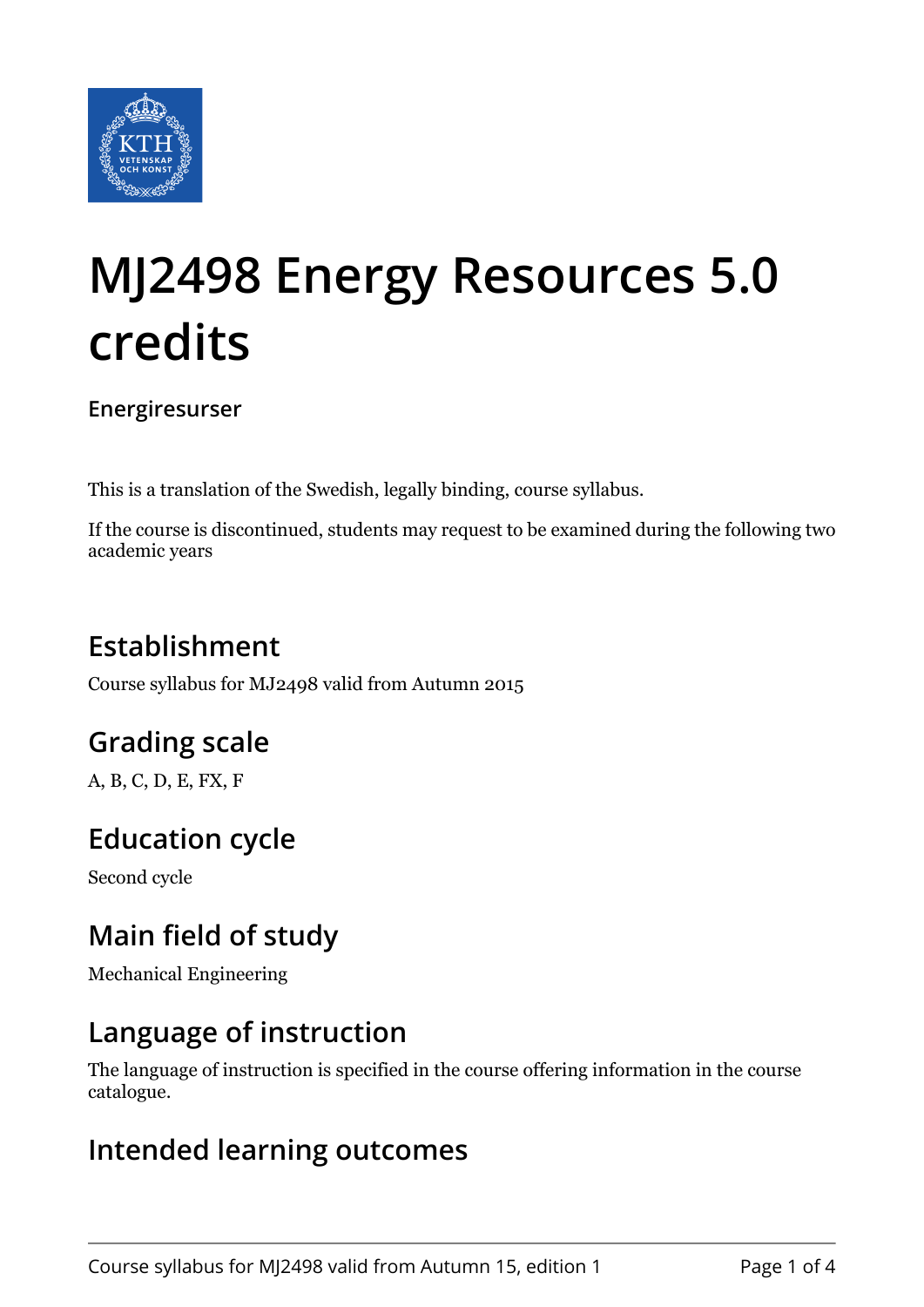After passing the course, the student should be able to: Understand the need of energy and its relation to a sustainable human development.

Be familiar with all transformations that energy goes through from its state as an "energy source" until usage as an "energy service".

Be aware of the consequences for the secure and strategic supply of the different energy alternatives.

account for the structure of the electricity system

Understand and be aware of the importance of issues such as energy efficiency, minimizing environmental impact, security of supply, etc

1 Explain a specific energy transformation chain from source to product and carry out calculations of varying complexity in connection to this (e.g. how much energy that is required to produce a tin?).

2 Decide the suitability of a certain energy solution (expressed as pros and cons) for a special need (e.g. using natural gas to produce electricity, future use of electric vehicles versus hybrid vehicles. . .) from global data about energy economising and from the environmental impact and the analyses of energy efficiency.

3 Explain the relationship between energy use and the human development, through examples from different regions in the world (e.g. compare energy consumption per capita versus HDI).

4 Compare the environmental impact from different energy solutions.

5. Explain the relation, expressed as energy intensity, between energy consumption and economics in a country.

6. Analyse secure energy supply in a region from economic and structural data.

7 Give a well-motivated statement about the forecasts and scenarios for future global and regional trends within energy, considering demand, production capacity and energy reserves.

8 Give a well-motivated statement concerning energy demand and the suitability of the current range of energy services (e.g. railway versus car mobility) and on the essentials in these services as such (e.g. mobility versus urban planning).

9. Draw energy flow charts (syntheses) that combine different statistical data.

#### **Course contents**

General extent initial sessions

- 1. Energy systems
- 2. The energy model
- 3. Energy resources in developing countries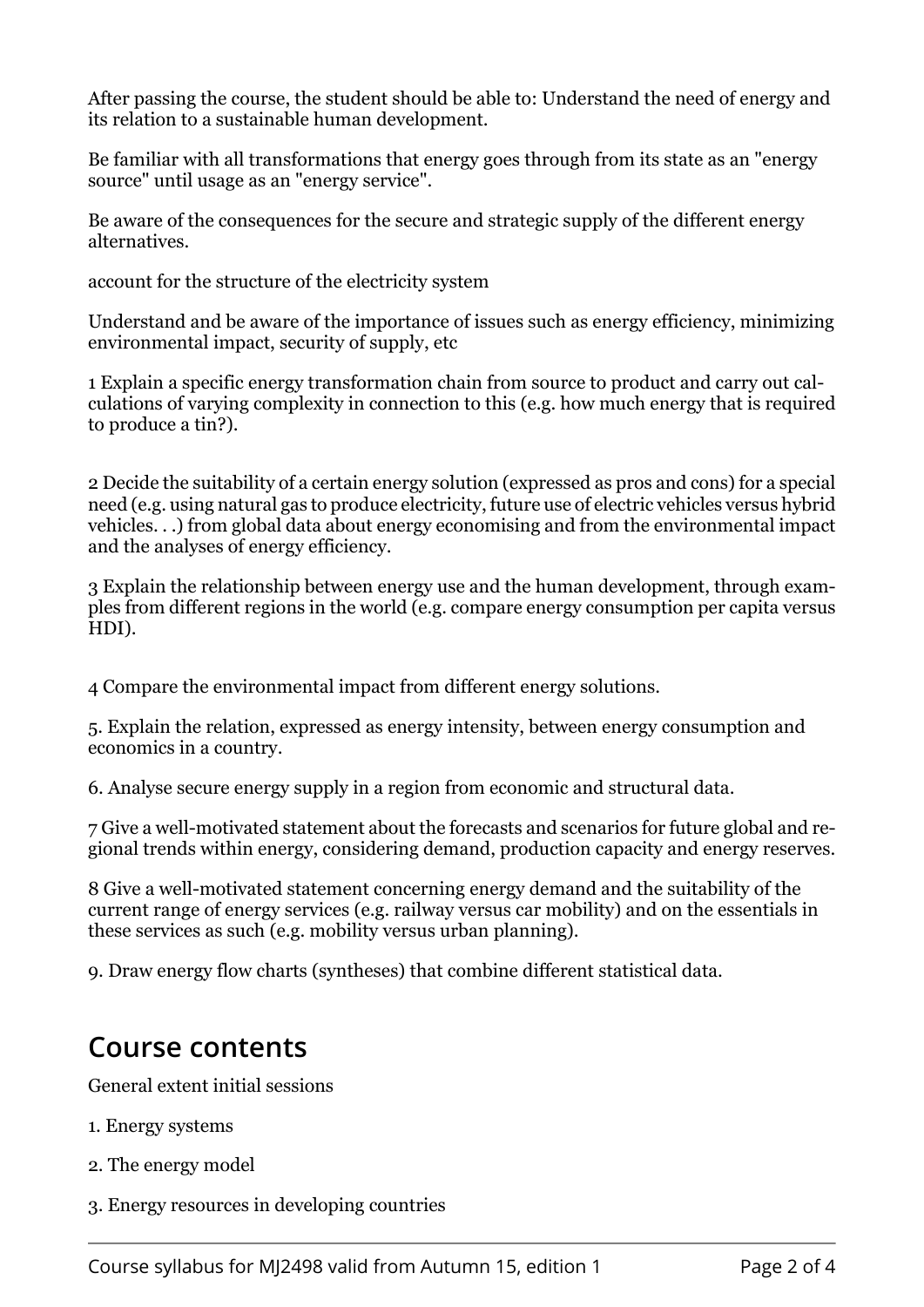Session on fossil resources

- 4. Geopolitics of oil and gas
- 5. Using coal in the electricity production
- 6. NG and LNG chains
- Session on other sources and other issues
- 7. The nuclear fuel cycle
- 8. Advanced cycles for nuclear fuel (including fusion)
- 9. Renewable resources
- 10 Against the hydrogen gas economy
- 11. CO2 separation and absorption

## **Specific prerequisites**

BSc or the equivalent

## **Course literature**

V. Smil. Energy at the Crossroads. Global Perspectives and Uncertainties. 2003 (posterior reed.). MIT Press

### **Examination**

- PRO1 Project Work, 1.5 credits, grading scale: A, B, C, D, E, FX, F
- TEN1 Final Exam, 1.0 credits, grading scale: A, B, C, D, E, FX, F
- UPG1 Assignment, 0.5 credits, grading scale: A, B, C, D, E, FX, F
- ÖVN1 Exercis, 2.0 credits, grading scale: A, B, C, D, E, FX, F

Based on recommendation from KTH's coordinator for disabilities, the examiner will decide how to adapt an examination for students with documented disability.

The examiner may apply another examination format when re-examining individual students.

# **Ethical approach**

- All members of a group are responsible for the group's work.
- In any assessment, every student shall honestly disclose any help received and sources used.